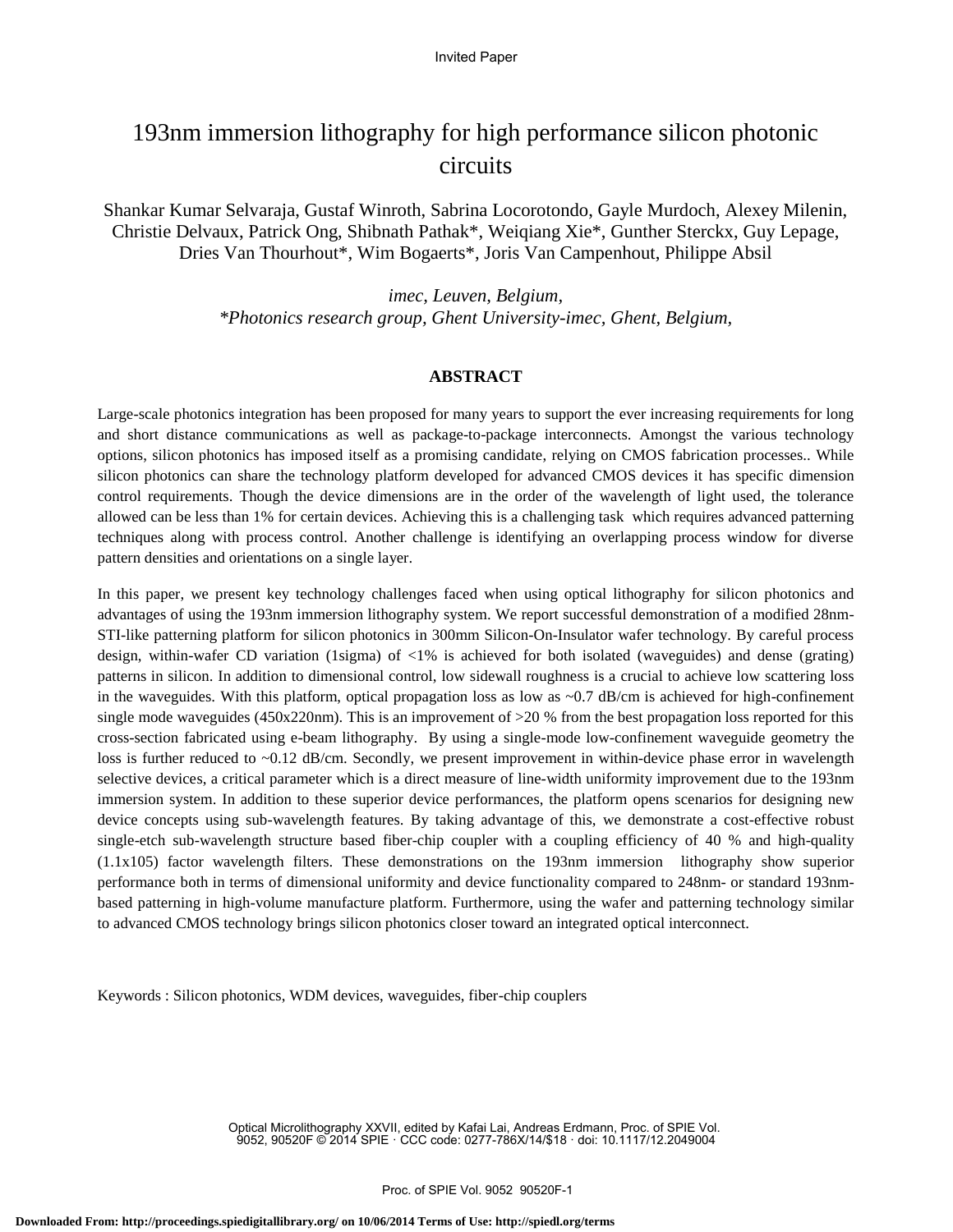# **1. INTRODUCTION**

Next-generation silicon photonics transceivers will require the integration of ultra-low-power active devices with ultralow-loss passive devices enabling wavelength-division multiplexing (WDM). A major challenge in the manufacturing of such devices is the extreme sensitivity of the device and waveguide properties (phase and amplitude transfer control) on the cross-sectional dimensions and sidewall quality of the employed photonic wire and rib structures, which results in poor device uniformity across a die or a wafer [1]. Recently, there have been works reported on high-resolution pattering for silicon photonic circuits by using advanced CMOS technology [2-4]. Since it is early days, the performance reported so far are on-par with 200mm based toolset. In this paper, we demonstrate that by using advanced CMOS process technology with 300mm pattering toolset performance and device can be improved by an order of magnitude.

# **2. LITHOGRAPHY CHALLENGES**

Patterning of silicon photonic circuits bring new challenges compared to CMOS, in particularly for lithography. The two main challenges for lithography are, firstly, diversity in device geometry, where a ring resonator is defined by a combination of an isolated line, which is  $\sim$ 450 nm and a semi-isolated trench of  $\sim$ 140 nm. Another example of such diversity is photonic crystal devices, where one would need an isolated line and dense holes. Though the CDs, at least in the present example do not call for advanced patterning platform the specification on the dimensional accuracy and tolerance is demanding. Silicon photonic devices are very sensitive to small cross-section dimensional variation, roughly 1nm variation in CD would shift the spectral response of the device by 1nm. Hence a platform that can deliver such a high degree of uniformity is needed. Though active tuning can be employed, it is desired that the CD variation is kept to a minimum to reduce power spent on tuning the non-optimal devices. In addition, line edge roughness on the waveguides both high and low-frequency components of roughness directly affect the optical propagation loss in the waveguides by scattering along the edges of the patterned silicon. The loss in the optical power has a direction implication on the power penalty of the systems, hence the loss has to be controlled, particularly where energy efficiency is crucial.

# **3. PROCESS FLOW**

The devices were fabricated in 300 mm photonic-SOI wafer that has 220 nm of crystalline silicon device layer on top of a 2000 nm thermal oxide (BOx). The patterning process for silicon photonic circuit was developed by modifying 28- nm shallow-trench isolation (STI) process. The pattern on the photomask is transferred into silicon using 193-nm immersion lithography and a dry etch process. For functional devices we used two etch levels, 220-nm for waveguide and waveguide based devices and 70-nm for light-chip coupling gratings. Figure xx shows fabrication result of different photonic devices in silicon.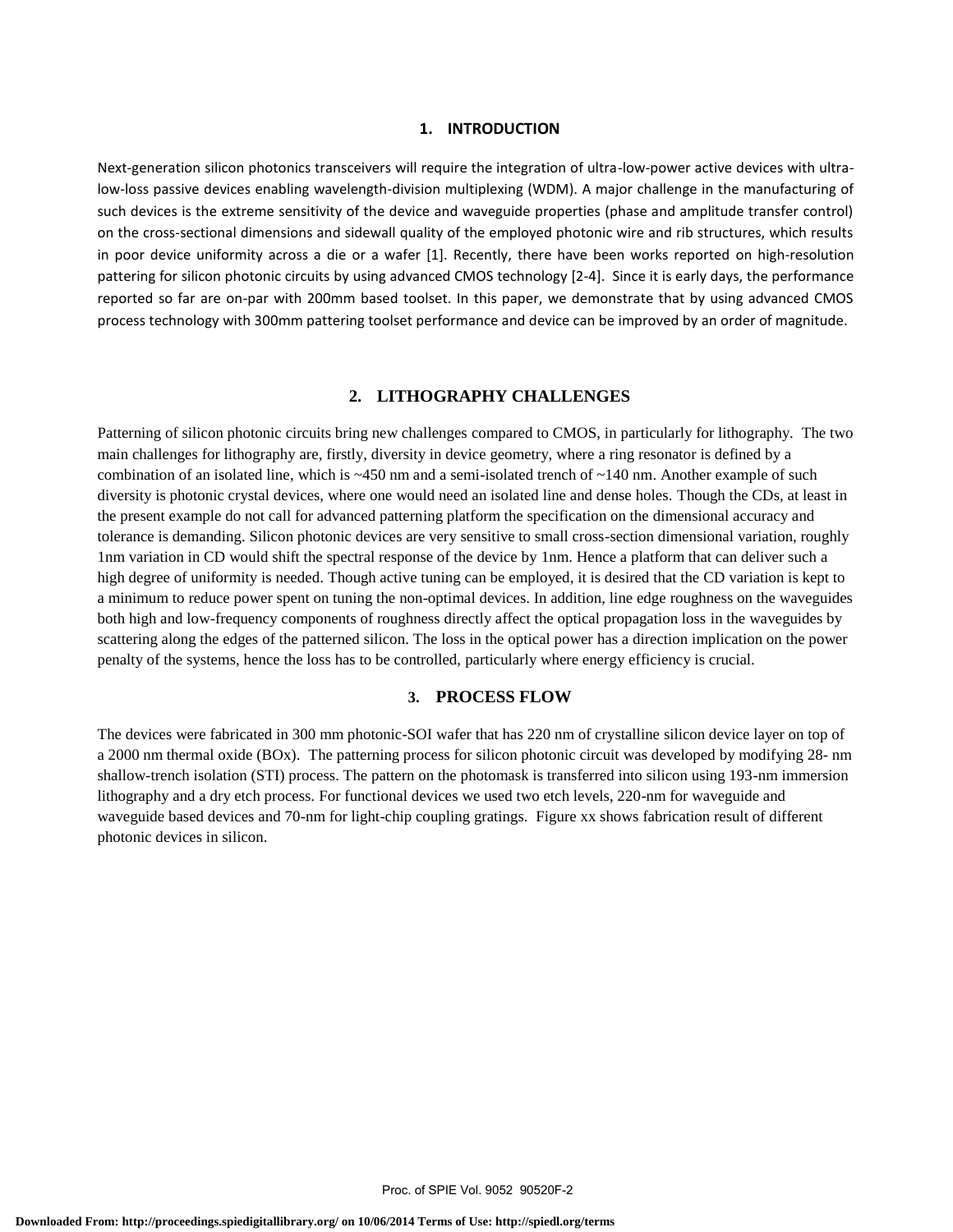

*Figure 1 Different silicon photonic devices fabricated in300 mm SOI wafer using the 193 nm immersion and dry etch process.*

# **4. PATTERNING RESULT SUMMARY**

## **4.1 CD Uniformity**

Wafer-scale uniformity of the target CD is monitored after lithography and dry etch and strip process. The CDs are measured using top-down CDSEM. Figure 2 shows the variation of a 450 nm waveguide during the pattering process. We observe a 3σ of 2.34 nm and 7.95 nm after lithography and finally pattering respectively, which is >50% improvement from 193nm dry lithography based pattering in 200mm pattering tool set (

Table 1) . As mentioned earlier regarding multitude of patterns in one pattering step, we were able to pattering 80nm trenches in 450 nm/80 nm line-space-line structure with high degree of uniformity (

Table 1).



*Figure 2 CDU of a 450 nm wire waveguide after lithography(left) and etch(right) over a 300mmm wafer.*

Proc. of SPIE Vol. 9052 90520F-3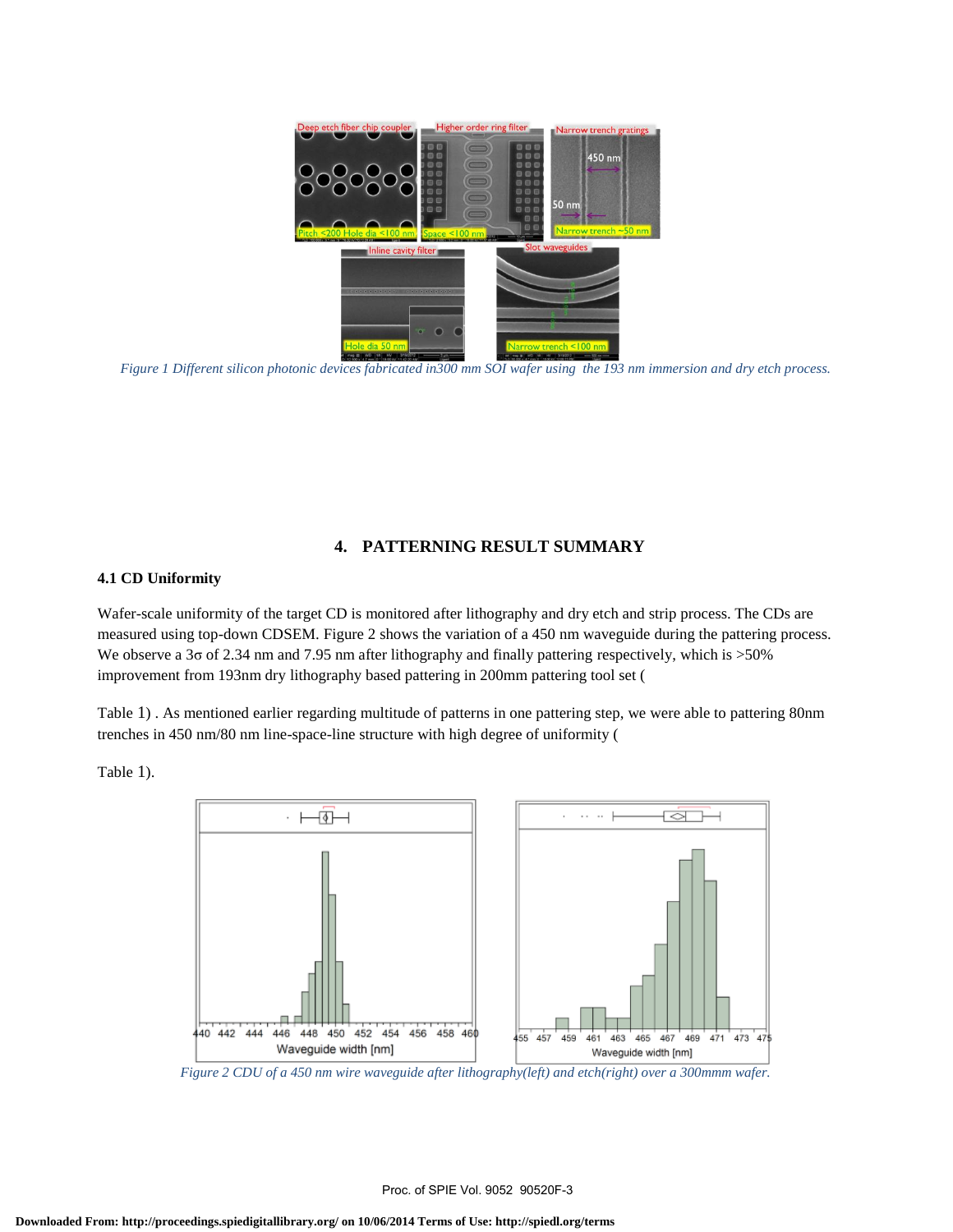| Patterning platform          | 450 nm photonic wire     |                | 80 nm space in 450/80 nm line/space |                |
|------------------------------|--------------------------|----------------|-------------------------------------|----------------|
|                              | <b>After Lithography</b> | After dry etch | <b>After Lithography</b>            | After dry etch |
|                              | $3\sigma$ [nm]           | $3\sigma$ [nm] | $3\sigma$ [nm]                      | $3\sigma$ [nm] |
| $200$ mm                     | 7.05                     | 2.34           | <b>NA</b>                           | NA             |
| 193nm dry litho/Dry etch     |                          |                |                                     |                |
| $300$ mm                     | 17.25                    | 7.95           | 5.39                                | 5.95           |
| 193immersion litho/ Dry etch |                          |                |                                     |                |

#### *Table 1 CDU comparison of a 450 nm wire waveguide between 200mm and 300mm pattering tool sets*

# **5. DEVICE RESULTS**

We present there type of devices to demonstrate the advantages of using 193immersion based 300mm pattering toolset platform for silicon photonic circuits; waveguides for demonstrating pattering quality with respect to sidewall roughness, photonic crystal nano-cavity and fiber-chip coupler for demonstrating complex device pattering and wavelength selectrive devices for within-device and within-wafer CD control.

### **5.1 Propagation loss**

We use three types of waveguides to demonstrate the loss performance: (1) single-mode photonic full-depth etched wires, (3) shallow etched ridge waveguide with single mode bend sections and (3) slot waveguide. The propagation loss in these waveguides is mainly attributed to light scattering off the etched sidewalls. Therefore, losses are a direct qualification of the patterning process quality. To assess the propagation loss, we fabricated single mode spiral photonic wire (450nm) ,ridge (700nm) and slot waveguide (260nm rail width, 100nm slot width). Each waveguide comes in 4 lengths (1, 2, 4 and 7cm) from which the propagation loss is extracted by a linear fit. The bend radius of wires and slot waveguides was 10µm and 20µm respectively for photonic wire and slot waveguides. Spiral ridge waveguide was built using straight ridge section and 4µm photonic wire bend attached by a transition waveguide as shown in Figure 5. While the wire and slot waveguides are fully etched (220nm), ridge waveguide is 70 nm shallowly etch.

In the C band, we measure an average propagation loss of 0.7 dB/cm for 450 nm wide wire waveguides with oxide sidecladding (Figure 3). The error margin on individual data point is <0.02dB. To our knowledge, this is the lowest loss reported for fully etched single-mode silicon wire. The waveguide losses are verified across the 300mm wafer with 3-σ variation of 0.12dB/cm and a range of 0.12dB/cm (Figure 3). This represents over 50% improvement as compared to the best single-mode waveguide reported loss on a 200mm platform and 30% better than the best loss demonstrated with ebeam technology.

For slot waveguides, we measure a propagation loss of 2dB/cm at 1550nm (Figure 4), while with the 200mm platform, a similar type of waveguide geometry yields a loss of between 10-15dB/cm. This is a direct consequence of low sidewall roughness on fully etch waveguides.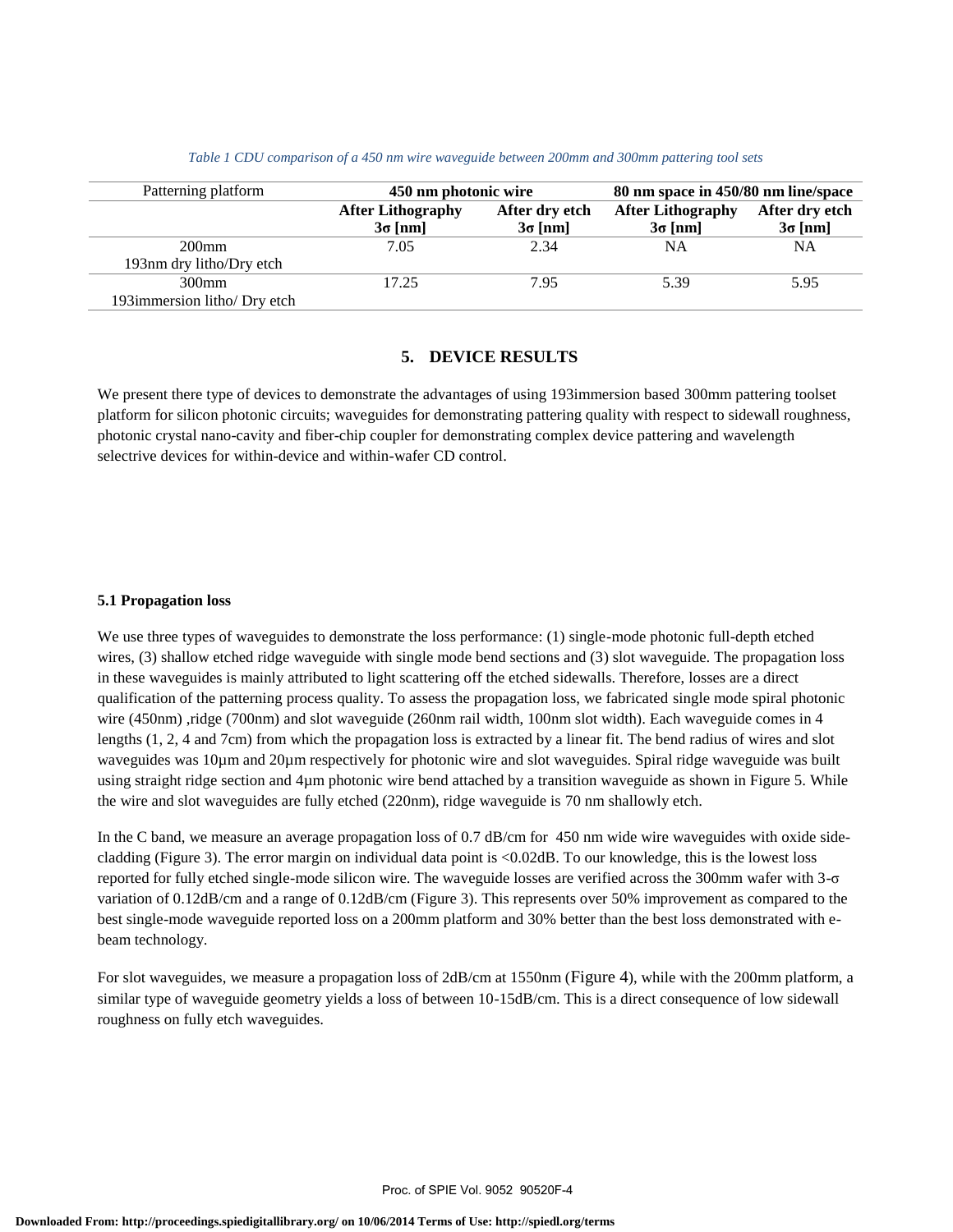

*Figure 3 Propagation loss of a 450 n wide photonic wire waveguide and uniformity over a 300 mm wafer.*

Figure 5 shows the propagation loss and bend loss of a compact ridge waveguide. We measured a propagation loss of 0.12dB/cm and a total bend loss of 0.01 dB/bend. The propagation loss of the single mode ridge waveguide due to reduce sidewall interaction with the propagating mode has considerably low loss compared to wire waveguide, which is in line with the expected trend. Though low-loss ridge waveguides alone require large radius to make a 90 degree bend, hence using wire waveguide with transition enables compact yet low-loss waveguide circuit.



*Figure 4 (Left)Cross-section view graph of a slot waveguide with respective dimension and (Right) Propagation loss of the slot waveguide over a 300mm wafer with cross-section dimensions shown in the view graph.*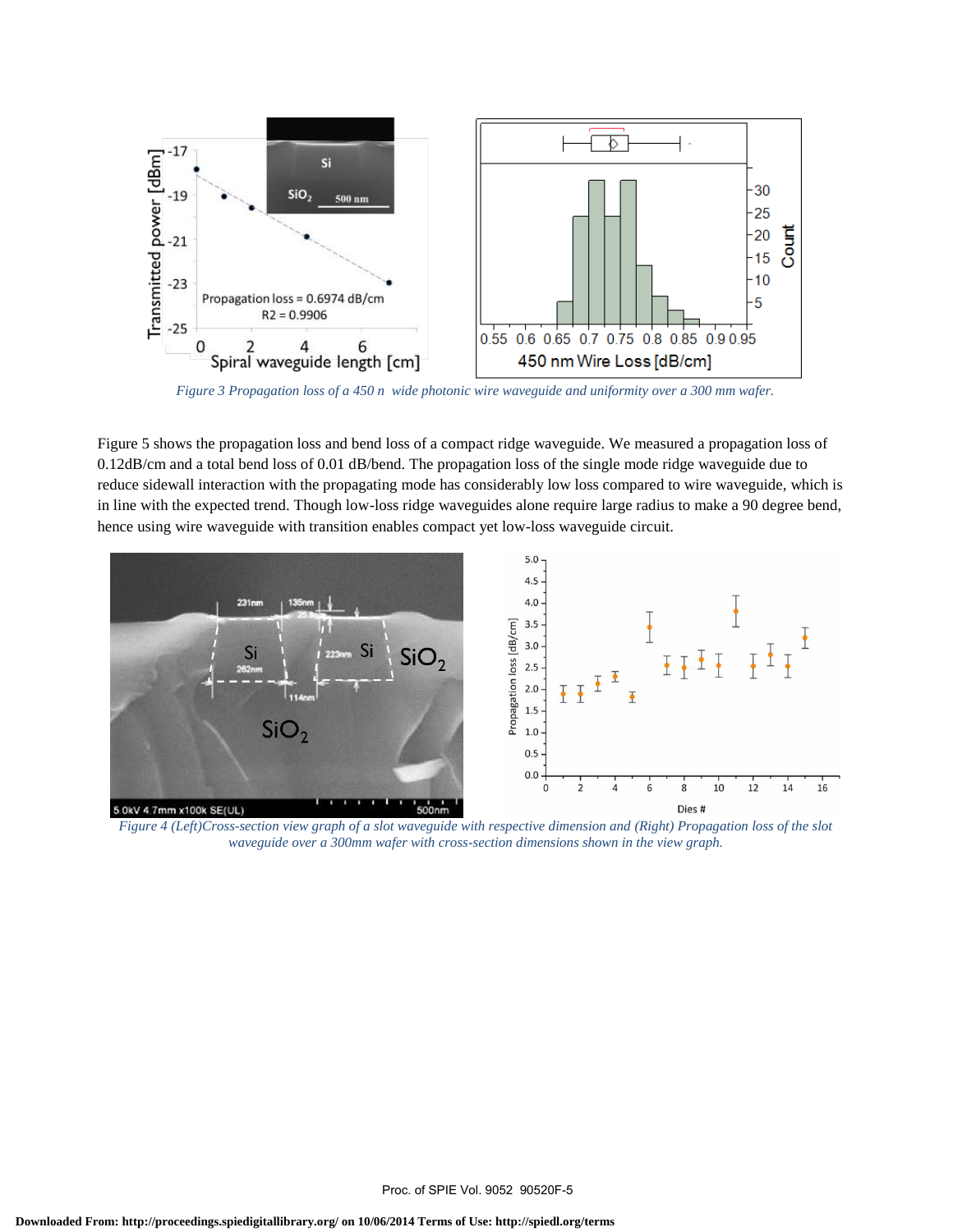

*Figure 5 (Left) Schematic of a compact ridge waveguide bend with wire waveguide and transition. (Right) Propagation and bend loss extraction(at 1550 nm band) from a 2D plan fitting of measured transmitted power.*

# **5.2 Complex device patterns**

We use two photonic crystal based devices as an example of complex pattering demonstration; photonic crystal (PhC) based fiber-chip coupler and 1-D photonic-crystal based high-quality factor nano-cavity. Both devices are challenging in their own right, PhC based fiber coupler used sub-wavelength grating, where the pitch of the PhC is ~220 nm with a fillfactor of 68% of which results in gap of ~70 nm between the holes. Figure 6 shows the SEM image of a fiber coupler implement using PhCs. Unlike standard line/space grating based fiber coupler implementation, this type of implementation brings in a key advantage of manufacturability, where the silicon is completely etch till the box, which is use a etch-stop layer removing etch depth based non-uniformity. Figure 6 shows measured coupling efficiency to a single-mode optical fiber, we measured an efficiency of 40% against 30% with standard implementation [5]. The efficiency is comparable to the previous demonstration with e-beam technology [6].



*Figure 6 (Left) top-down SEM image of a photonic crystal based fiber-chip coupler and (left) coupling efficiency of a coupler compared with a standard line-space based coupler.*

PhC cavities have been investigated intensively during recent years; they can strongly confine light in a small volume enabling high-quality factor. These types of cavities are interesting for a wide spectrum of application, including highspeed modulators. Despite their advantages reliable, large-scale fabrication still remains a challenge as they require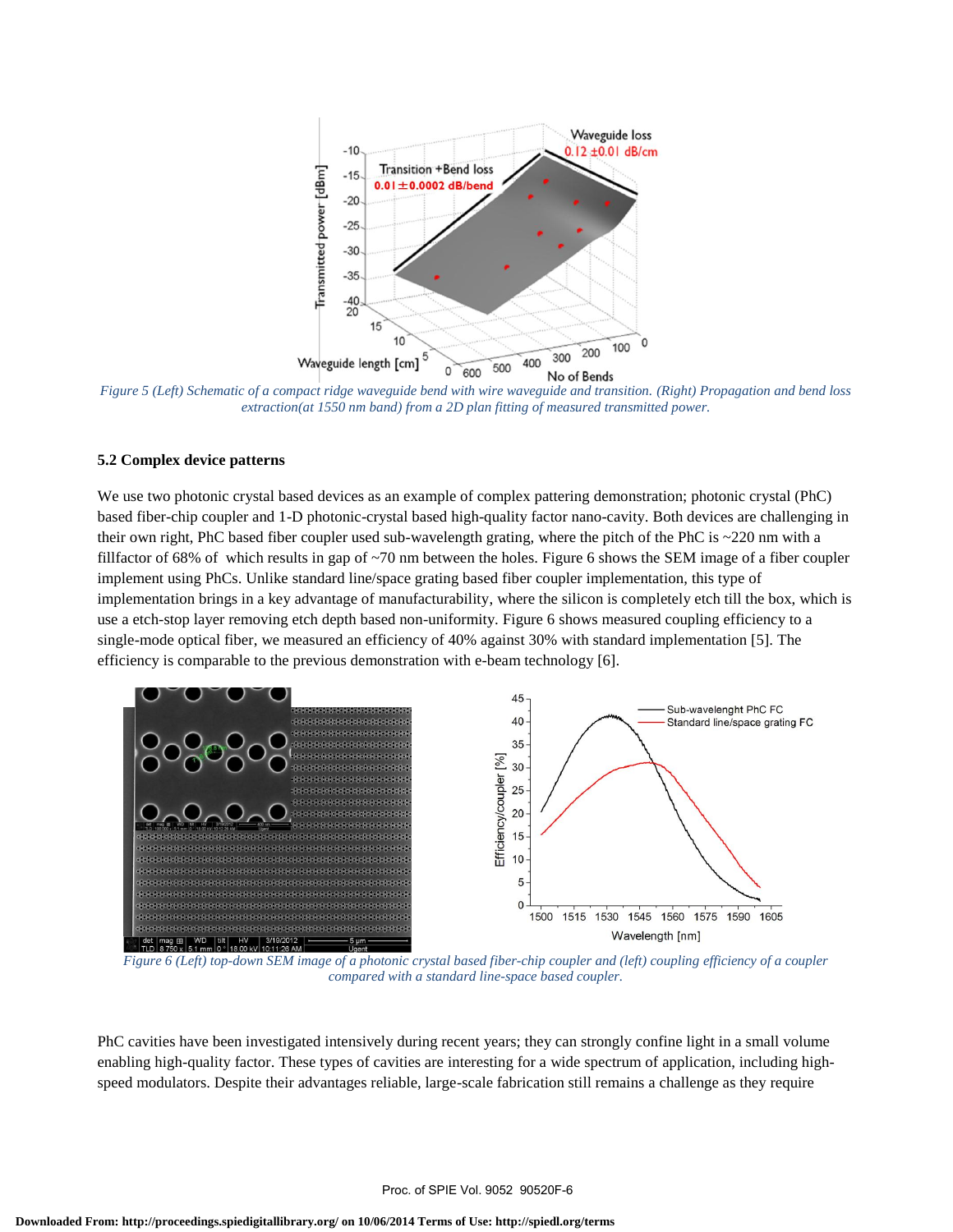tighter specification on the CD control. Using 193nm immersion pattering, we were able to fabricate and demonstrate for the first time a 1-D PhC cavity on a photonic wire waveguide (Figure 7). The PhC was chirped to reduce reflection, which makes the pattering even more challenging as they need hole diameters <70 nm, in this particular case hold diameter of 50 nm was achieved. Designs with varying PhC dimension was fabricated and optically characterized. Figure Figure 7 shows optical characterization of cavity modes from different designs, and the inset shows the expected wavelength from the design. High Q-factor in correspondence to a predictable wavelength demonstrates patterning fidelity and accuracy, which has never demonstrated with a high-volume manufacturing process.



*Figure 7 (left) Top-down SEM of a 1D photonic crystal cavity with chirped holes and (left) optical characteristics of nano-cavity with varying PhC dimensions. SF-scaling factor of PhC design*

# **5.3 CD control**

Wavelength selective devices are an essential component in a photonic circuit for wavelength division multiplexing and de-multiplexing (WDM). There are a variety of devices that one can use for WDM; however, all of them are very sensitive to small dimension variation as mentioned earlier. Not only, for device match, dimensional variation also impacts a single device such as an Arrayed Waveguide Grating (AWG). AWGs use delay arm preferably using photonic wires to make them compact, any device in the wide of the waveguide along the delay arm will result in phase error, which will translate to channel crosstalk in device performance. In practice, the waveguide with is widened to circumvent this issue, typically 800nm instead on 450nm. We fabricated two types of designs one with 800 nm waveguides and the other with 450 nm. Figure 8 shows schematic of an AWG and the two different implementation. Optical characterization of the devices showed no difference between an 800 nm and 450 nm wide delay arm suggesting low phase error or good CD control of the waveguide within a device.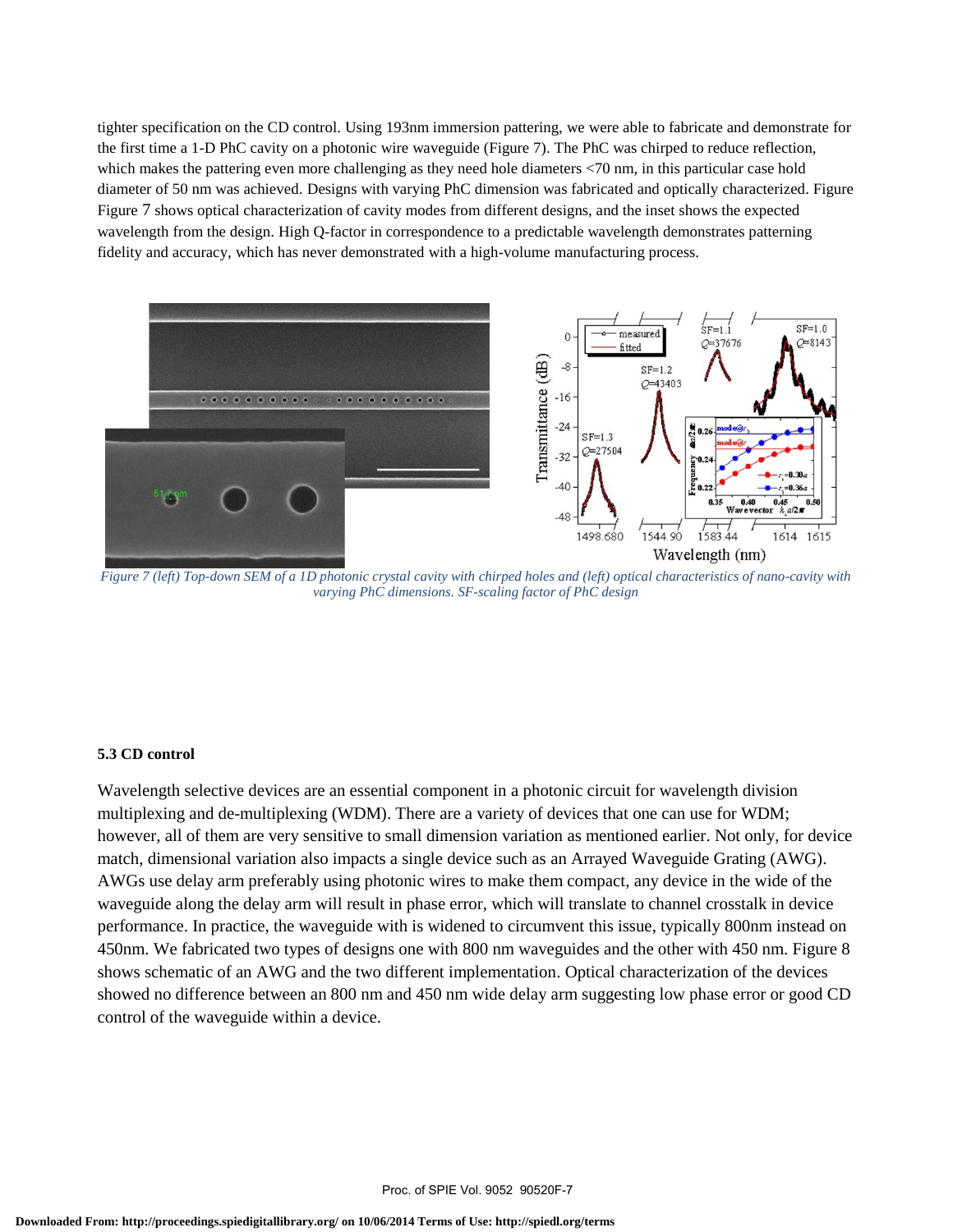

*Figure 8 Normalized transmission spectrum of 3 adjacent channels from 8X400 GHz AWGs with 450 nm an 800 nm delay arm wire width*

# **6. SUMMARY**

In this paper, we presented key technology challenges faced when using optical lithography for silicon photonics and advantages of using the 193nm immersion lithography system. We report successful demonstration of low-loss and highly uniform single mode wire, slot and ridge waveguides using a modified 28nm-STI-like patterning platform for silicon photonics in 300mm Silicon-On-Insulator wafer technology. In addition, by taking advantage of high resolution patterning we demonstrated photonic crystal based fiber-chip coupler and cavities. Furthermore, CD control of wavelength selective device showing superior phase error control has been demonstrated. These demonstrations clearly indicate that 193immersion based 300mm patterning platform for silicon photonic brings silicon photonic closer towards an integrated optical interconnect technology.

#### **7. REFERENCE**

- [1] Krishnamoorthy, A.V.; Xuezhe Zheng; Guoliang Li; Jin Yao; Pinguet, T.; Mekis, A.; Thacker, H.; Shubin, I.; Ying Luo; Raj, K.; Cunningham, J.E., "Exploiting CMOS Manufacturing to Reduce Tuning Requirements for Resonant Optical Devices," Photonics Journal, IEEE , vol.3, no.3, pp.567,579.
- [2] H. Takahashi, M. Toyama, M. Seki, D. Shimura, K. Koshino, N. Yokoyama, M. Ohtsuka, A. Sugiyama, E. Ishitsuka, T. Sano, and T. Horikawa, "The impacts of ArF Excimer Immersion Lithography on Integrated Silicon Photonics Technology," in Proc. SSDM, 2012, pp. 528-529.
- [3] H. Okayama, D. Shimura, H. Takahashi, M. Seki, M. Toyama, T. Sano, H. Yaegashi, T. Horikawa, and H. Sasaki, "Mach-Zhender filter using multiple Si waveguide structure sections for width error tolerance," Electron. Lett., vol. 48, no. 14 , pp. 869-870.
- [4] D. Marris-Morini, C. Baudot, J. Fédéli, G. Rasigade, N. Vulliet, A. Souhaité, M. Ziebell, P. Rivallin, S. Olivier, P. Crozat, X. Le Roux, D. Bouville, S. Menezo, F. B?uf, and L. Vivien, "Low loss 40 Gbit/s silicon modulator based on interleaved junctions and fabricated on 300 mm SOI wafers," Opt. Express 21, 22471-22475 (2013).